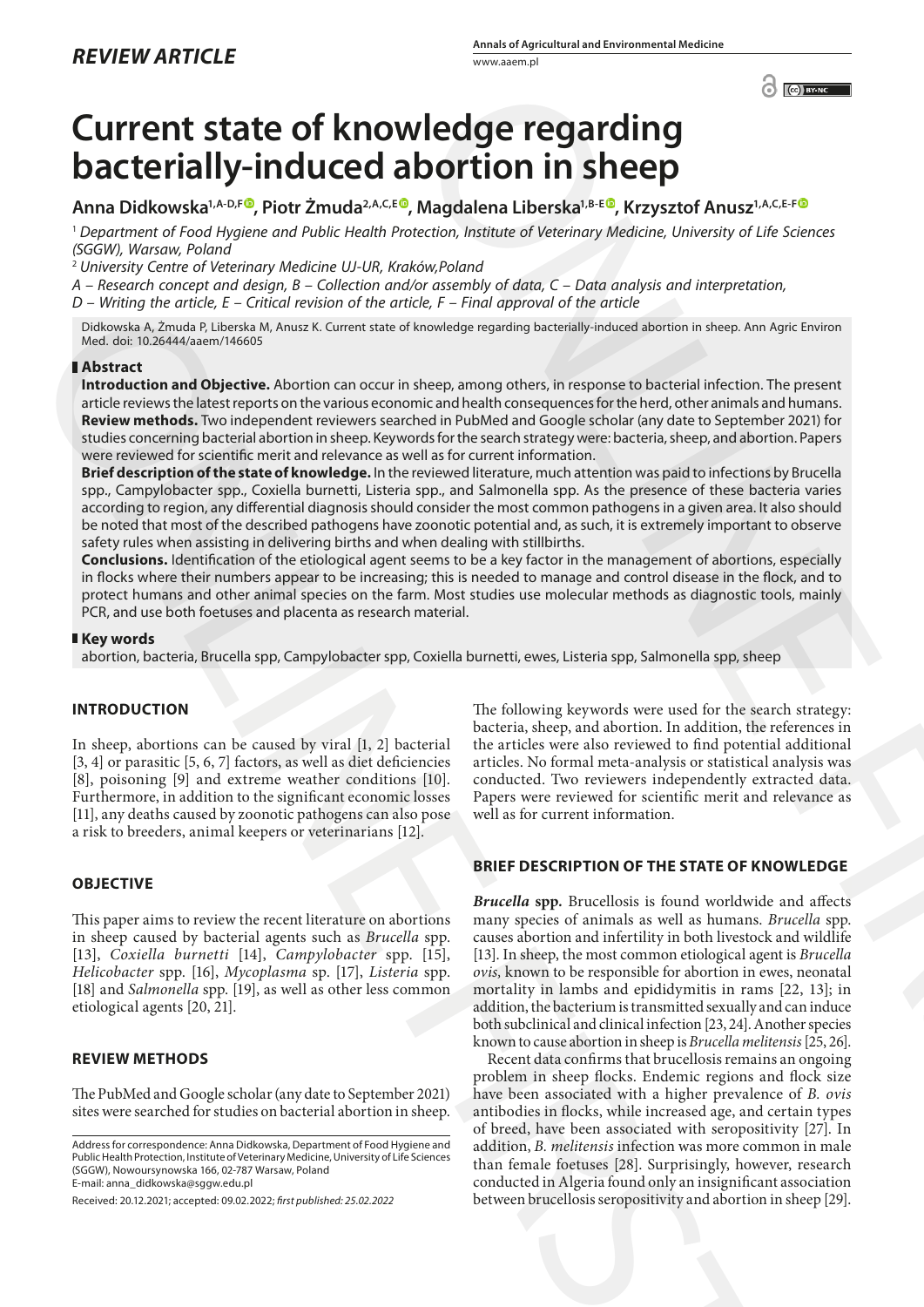Recent data from sheep in Wyoming, USA, indicate 0.53% seropositivity in flocks and 22.5% among individual sheep [27]. Elsewhere, 0.71% seropositivity was noted in sheep in the Arabian Gulf [30] and 0% among 213 sheep tested in the Borana pastoral area in Ethiopia [31]. However, no new data has been obtained from other regions of the world, including Europe.

In addition to serological testing in live sheep, RT-PCR testing has been carried out on aborted foetuses. Although the latter has yielded positive results on occasion [32], RT-PCR demonstrated slightly lower sensitivity and specificity for diagnosing *Brucella* spp. in aborted foetuses compared to bacterial culture [33].

Recent studies have been performed with the aim of developing vaccines against *B. meltinesis* [34] and detecting virulence genes [35]. The findings may contribute to easier disease management in flocks.

*Coxiella burnetti. Coxiella burnetti* is a Gram-negative obligate intracellular bacterium which causes infections in a wide range of hosts, including sheep, and has zoonotic potential. Although domesticated ruminants are considered to be the primary reservoirs, ticks also play a role in transmission [36]. Infection is usually manifested as infertility, abortions and metritis [37]. *C. burnetii* are typically shed with secretions during parturition [38], and humans can become infected by inhaling contaminated aerosols and consuming unpasteurized dairy products [39]. It should be noted that during the initial phase of infection, the only available diagnostic tool may be serological investigation: recent studies suggest that *C. burnetii* shedding can remain undetectable after an outbreak, even in the absence of vaccination [40]. for diagnosis *Partezlia* step. in aborted foctures compared common<br>to diagnosis *Partezli*a channel with the sim of lactuating<br>deceloping vaccinos agains<br>1.8 *R*ecelos that the simulation is a Granulus of the simulation

Interesting results have recently been obtained in a study of Q fever in sheep in a region of India. In this case, 38% of tested sheep were found to have a positive ELISA result, while 7% were found to be positive based on nested PCR testing of vaginal swabs. These findings suggest that Q fever may be still be real problem in sheep in this region of the world [41]. Studies have also revealed *C. burnetii* to be an important agent causing abortion in sheep and goats in Ethiopia [31, 10].

Following a recent outbreak of Q fever in The Netherlands [42], studies have been performed on small ruminants in some European countries. However, none of the studied groups demonstrated high seroprevalence, e.g. 11.4% in Portugal [43] and 5% in Switzerland [44]. Interestingly, realtime PCR quantification of *C. burnetti* indicated shedding rates higher than 104 bacteria/ g in 13.4% of 97 samples of aborted material from sheep and goats [44].

Higher prevalence scores have been noted in Asian countries. For example, IS1111 transposase gene amplification indicated a high percentage of positive sheep in Pakistan (46.9%) [45]. The seroprevalence of *C. burnetii* was found to be 19.5% in Iran in 2011–2012 [46], and 13.64% in the Lorestan province in the west of the country [47]. In Bangladesh, the seroprevalence in sheep was found to be 9.52%, which was higher than in cows and goats [48]. In contrast, in Saudi Arabia, the seroprevalence in sheep was the lowest of the three species, amounting to 5.8% [49].

Higher *C. burnetti* seroprevalence has been noted in sheep in parts of Africa. For example, seropositivity values of 28.4% have been recorded in Ghana [50] and 22.7% in Egypt [51]. By comparison, concurrent RT-PCR testing found 33.6% of the tested sheep to be positive [51].

*Campylobacter* **spp.** In sheep, abortion can also be caused by *Campylobacter* spp.. The most common etiological agents are believed to be *Campylobacter fetus* subsp. *fetus, Campylobacter fetus* subsp. *veneralis* and *Campylobacter jejuni* [52, 53]. Lately, *C. jejuni* has replaced *C. fetus* as the predominant species in the US [54] this has been attributed to the expansion of a tetracycline-resistant *C. jejuni* sheep abortion (SA) clone [55] associated with antibiotic use. This clone is much rarer in the United Kingdom [53]. The SA clone has also been found to cause abortion in experimentally-infected sheep [56].

*Campylobacter* species have recently been labelled the most common abortigenic pathogen in Australia [18]. As these commonly cause abortion in sheep [57], there is a need to identify new treatment and prevention approaches [58]. For example, the administration of tulathromycin to pregnant *C. jejuni-*exposed ewes resulted in a reduction of abortions caused by *C. jejuni* [59]. New diagnostic techniques are being developed, such as those based on the use of fluorescence *in situ* hybridization (FISH) [60], and the course of pathogenesis is becoming better understood [52, 54].

*Mycoplasma* **spp.** Mycoplasmas are the smallest bacteria discovered to-date. They lack a cell membrane and hence are resistant to antibiotics which target cell walls. A number of pathogenic species have been identified, including many which affect humans.

In sheep, *Mycoplasma*-induced abortion is most commonly associated with *Mycoplasma ovis* and *Mycoplasma agalactiae*, both of which only affect animals: neither are zoonotic. *M. agalactiae* is also considered to be the one of the main mycoplasmas affecting small ruminants, causing such ailments as mastitis or arthritis [61]. However, while it is not considered an abortifacient agent in itself, it has been found to cause abortion in chronically-infected animals [61]. *M. agalactiae* is also suspected of being the sole cause of Contagious Agalactia (CA). CA mainly causes chronic interstitial mastitis but has been found to be responsible for abortion in <15% of cases [62]. The condition has been reported in several countries, including India, Egypt and Iran, as well as in a number of European countries. The disease is also suspected to be present in the USA and Canada. m sheep in Wysterling USA, indicate 0.5%<br>
Compyblooder spp. Indexp, describes the state of the consistent of the state of the state of the state of the state of the state of the state of the state of the state of the stat

*M. agalictiae* was also found to be present in seven of 183 aborted sheep foetuses in Iran, with one being simultaneously infected with *Chlamydophila abortus*. The most important risk factors associated with infection and abortion were flock size (P=0.174) and vaccinations against *M. agalactiae*  (P=0.029) [61]. While it might seem to be counter-intuitive for there to be more abortions in vaccinated flocks, it is possible that only the flocks at risk of contagious *M. agalactiae*  infections were vaccinated. Unfortunately, no other studies on abortions caused by *M. agalactiae* could be identified.

A few studies have examined the influence on *M. ovis*  on abortion, and most have only focused on infection rates in specific flocks. Nevertheless, a 2019 study in the United States identified *M. ovis* in three-quarters of tested flocks throughout the country, suggesting a possible association between *mycoplasma* infection and abortion rates [17].

Finally, a study in China suggests that *Mycoplasma*  infections may also be influenced by breed: Deng et al. [63] identified 22.2% seropositivity in Hazake sheep and 8.3% in Suffolk sheep, with the overall abortion rate being 17.6%.

*Listeria* **spp.** *Listeria* is a Gram-positive intercellular bacterium most commonly found in soil, water and food.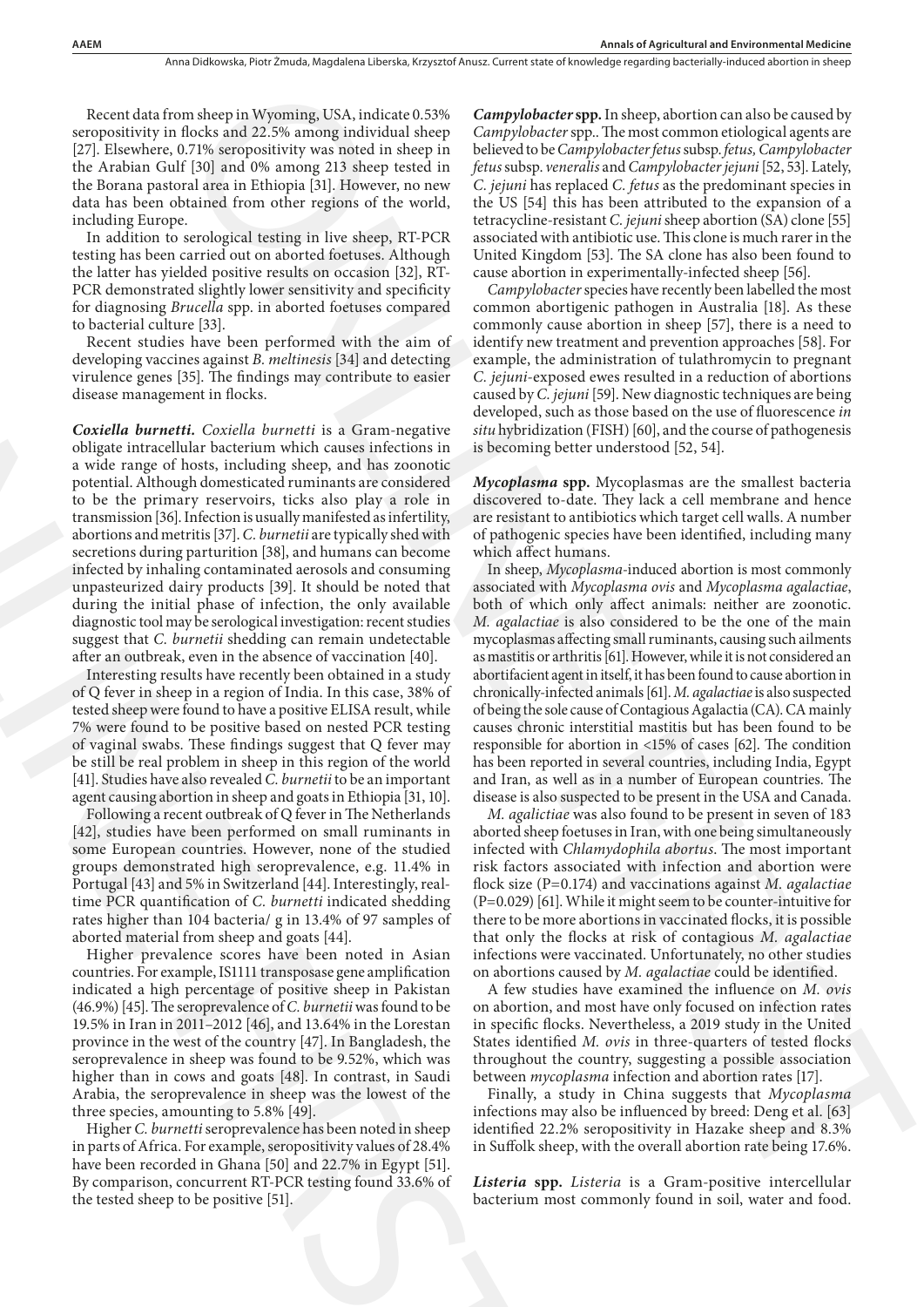One species, *Listeria monocytogenes*, is responsible for listeriosis in humans and many animal species. The most common symptoms include headaches, fatigue and other flu-like symptoms, which in time can develop into sepsis, meningitis and encephalitis, and even result in death [64].

Another highly-pathogenic species is *Listeria ivanovii*  which most commonly infects sheep, and occasionally other ruminants; infections in humans and other species are rare [65]. The species demonstrates a similar pathology to *L. monocytogenes*, associated with sepsis, enteritis and abortion; however, infection is often asymptomatic, with the only indicator being abortion.

*Listeria* infection can also occur though silage, particularly silage that has spoiled or is of poor quality [66]; indeed, sheep are commonly infected during cold and wet weather when silage is most susceptible to spoilage. *Listeria* is known to replicate well in poorly-fermented silage, i.e. with a pH above 5.5, and can reach extremely high CFU levels [67] In addition, *Listeria* can also breed in good-quality silage, being present in bedding and water [67].

Silage with a pH >5 was found to be the most common source of *Listeri*a infection in the United Kingdom, despite being responsible for fewer than 5% of total ovine abortions in the 2018 lambing season [68]. This rate has remained constant over time, with only 596 cases of ovine abortion diagnoses being attributed to *Listeria spp.* in the United Kingdom between 2002 – 2019 [69].

Abortions can result from *Listeria* haematogenously crossing the placental barrier, although vaginal transmission is also possible [67]. During late pregnancy, the risk of infection is thought to be increased by lower cell-mediated immunity. Such ovine abortions typically occur after week 20 of gestation [64].

Few studies have investigated *Listeria spp.* infections in ovine abortions in Europe; nevertheless, while this can still be a problem on individual farms, widespread infections are rare and seem to be generally under control.

In Australia, a study found 25% of ovine abortions investigated between 2000 – 2018 to be caused by *Listeria spp.* This was found to be the second highest cause of infectious abortion after *Campylobacter spp.* which was responsible for 32% of abortions [18]. In the State of Victoria, Australia, infections by *L. ivanovii* were found to account for at least 25 of 54 *Listeria spp.* cases, while *L. ivanovii* seems to be the most common species in alS states. It is not clear why *Listeria*  infections are so common in Australia, nor why the prevalence is so high in Victoria State; however, many studies are based on small sample sizes and more research is needed in this area [18].

A study of 100 aborted ewes between April – October 2020 in Egypt [70] found 11 to be positive for *Listeria spp*. Of these, the highest frequency was observed for *L. ivanovii*  (36.8%), followed by *L. monocytogenes* (31.6%), *L. innocua*  (21.1%) and *L. grayi* (10.5%).

Similarly, a 2019 study found older ewes seemed to be more susceptible to abortions caused by *Listeria spp.* Of the total number of ewes which aborted due to listerosis, 8.3% were under the age of two years, 15.1% were aged two to three years, and 23.3% were older than three years [71]; the authors also note that some breeds appeared to be more susceptible to infections than others. However, contradictory results have been obtained in other studies [70] and more research is also needed in this area. Despite this, Shehab & El-Ash, also note a correlation between *Listeria spp.* infection and type of housing: 23.1% of the affected ewes were kept in closed sheep only in the best can be easily a strong with the same of the same of the same of the same of the same of the same of the same of the same of the same of the same of the same of the same of the same of the same of the same

houses and only 6.8% in open sheep houses. This is in line with current knowledge about *Listeria spp.* and its behaviour.

*Salmonella* **spp.** Several strains of *Salmonella* can also cause abortions in sheep, including *S. abortusovis, S. Arizona, S. Dublin* and *S. Typhimurium*. Such cases have been recorded worldwide. One study based on aborted placental tissue from a flock in Connecticut, United States, obtained wholegenome sequences, genotypic virulence and phenotypic and genotypic antibiotic sensitivity data for *S. enterica* subspecies *diarizonae* serovar 61:(k):1,5, and completed a comparative sequence analysis to examine its zoonotic potential. This subspecies is believed to be the most common serotype identified in sheep [72]. Although none of the tested isolates were resistant to any of the tested antibiotics, they contained genes associated with antibiotic resistance. Similar results have also been obtained in other flocks in other countries [72, 73, 74]. Two more studies, one in China [66] and another in Iran [28] reported a low prevalence (~1%) of *Salmonella spp.* infections in regions where abortions were occurring. e for houses and only 6.8% in open sheep houses. This is in line<br>notice with current knowledge about *Listeria spy*, and its behaviour.<br>Where must with current knowledge about *Listeria spy*, and its case<br>to the molecular

Vaccines against *Salmonella spp.* are under development, with some already available [75, 76]. García-Seco et al. [76] found a new inactivated vaccine against *S. abortusovis* to significantly reduce the risk of abortion associated with infection, as well as bacterial shedding by infected ewes.

Some less common bacteria can also cause abortion in sheep, one of which is *Helicobacter*: a genus known to infect sheep and to demonstrate zoonotic potential [77]. Some limited studies suggest that the predominant species in sheep is *Helicobacter canis* [77], while others indicate that sheep might be natural hosts of *Helicobacter pylori* [78]. Although little is currently known about the impact of *Helicobacter* infection on abortion in sheep, *Helicobacter bilis* and *Helicobacter trogontum* have been found to be potential agents in New Zealand [16].

Some cases of *yersinia* have been identified in aborted ovine foetuses in the United Kingdom, Australia, Sweden, Italy and The Netherlands, among others [79, 80, 18]. Clune et al. [18] reported eight *Yersinia* spp. ovine abortions between 2000 – 2018 in Australia; in these cases, *Y. enterocolitica* and *Y. pseudotuberculosis* were identified in the tested samples, either separately or together.

Some cases of abortion have also been associated with *Francisella tularensis* infection. These cases were associated with an increased number of ticks on sheep in season, and the main consequence of tularemia was late miscarriage or lethargy and death in lambs [21]. In endemic areas, tularemia should be considered in the differential diagnosis when examining late abortions or outbreaks of fatal disease in young lambs, especially in years of high tick activity and occurrence of characteristic necrotic lesions in the spleen, liver and lungs.

#### **CONCLUSIONS**

This brief review indicates that in addition to *T. gondii*, bacterial agents play a significant role as abortion-causing agents in sheep. It should be noted that most of the described pathogens also have zoonotic potential and,as such, it is extremely important to observe safety rules when assisting in delivering births and dealing with stillbirths. Identification of the etiological agent plays a key role in the management of abortions, especially in cases where their number is increasing in the herd. This is also important for the management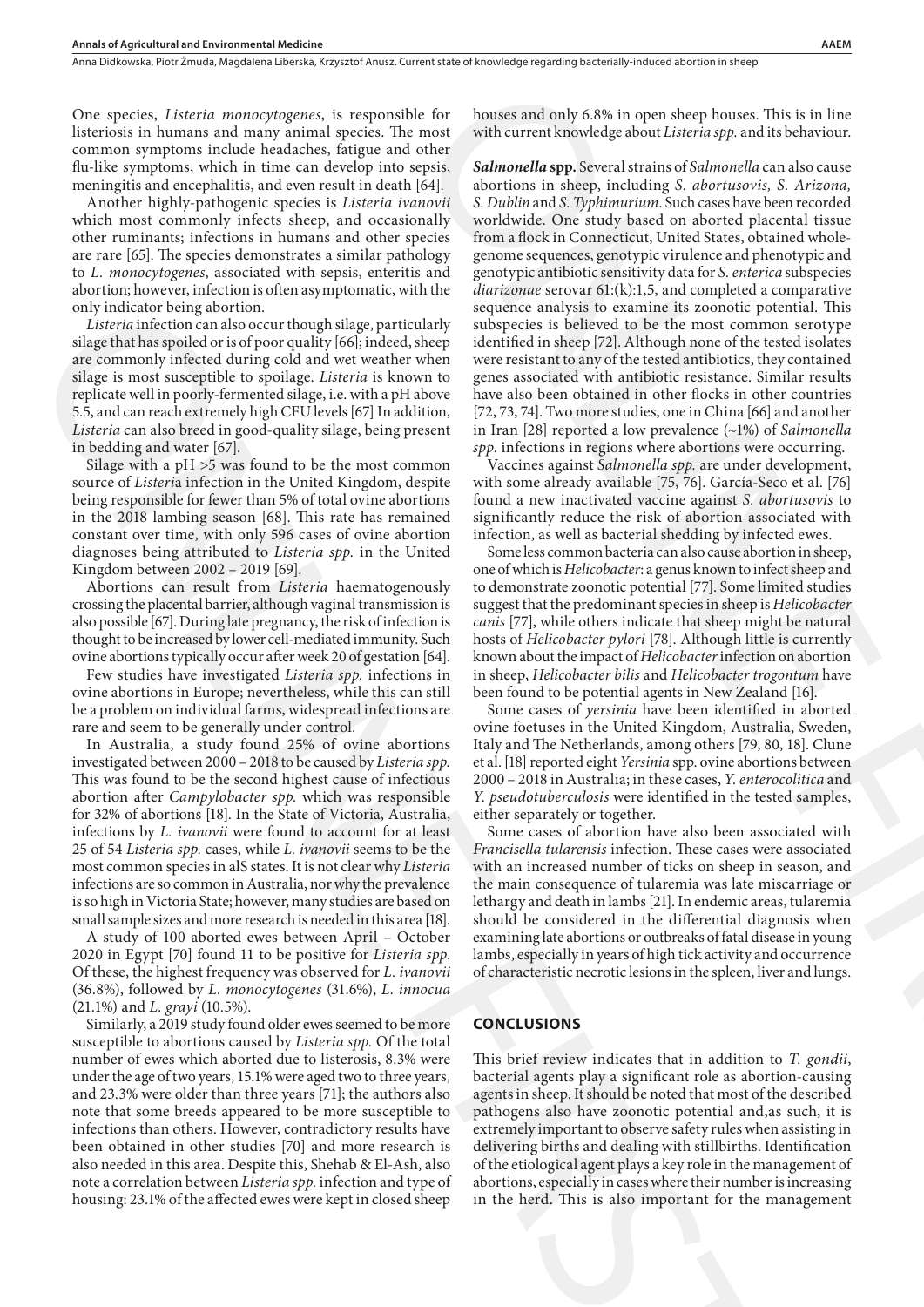and control of disease in the sheep herd and for taking appropriate steps to protect humans and other animal species in farm. The main diagnostic tools are molecular methods, particularly PCR, and both the foetus and placenta should be collected for analysis.

Housing type and diet also seem to play an important part in the spread of pathogens, especially *Listeria spp.* Countries with a high standard of animal welfare, where animals are housed and allowed to graze outside, demonstrate significantly lower infection rates and abortions; in addition, access to correctly-prepared and stored silage is also important. Aside from the welfare aspects, a potential correlation appears to exist between climate and infection rates; this could be a possible explanation for the high rates of *Listeria spp.*  infections in Australia and Asia compared to Europe.

Many vaccinations are already in use or are currently being developed which are welcome tools for preventing abortions. However, other precautions should be taken, especially if not all animals are vaccinated or if animals are moved between flocks. Eliminating any potential sources of infection is essential, even in vaccinated flocks. Some studies suggest that abortion and infection rates could be breed-dependent, with some breeds showing higher infection rates than others; however, while there is some evidence to support this, the tendency could vary according to the tested pathogen and testing conditions, and more research is needed in this area. dense in die Skerpe begrie in der Unternehmen werden einer an einer den einer an einer an einer an einer an einer an einer an einer an einer an einer an einer an einer an einer an einer an einer an einer an einer an einer From the welfare aspects, a potential correlation appears to the substitute of the high ratio of the high ratio of the high ratio of the high ratio of the high ratio of the high ratio of the high ratio of the high ratio o

#### **Conflict of interest statement**

The authors declare that they have no known competing financial interests or personal relationships that could have appeared to influence the work reported in this paper.

#### **REFERENCES**

- 1. Şevik M. Genomic characterization of pestiviruses isolated from bovine, ovine and Caprine foetuses in Turkey: A potentially new genotype of pestivirus I species. Transbound Emerg Dis. 2020;68(2):417–426. https://doi.org/10.1111/tbed.13691
- 2. Wang J, Blasdell K, Yin H, et al. A large-scale serological survey of Akabane virus infection in cattle, yak, sheep and goats in China. Vet Microbiol. 2017;207:7–12. https://doi.org/10.1016/j.vetmic.2017.05.014
- 3. Ocholi R, Kwaga J, Ajogi I, et al. Abortos provocados por Brucella abortus en ovejas de Nigeria. Rev Sci Tech. 2005;24(3):973–979. https:// doi.org/10.20506/rst.24.3.1627
- 4. Chochlakis D, Santos A, Giadinis N, et al. Genotyping of Coxiella burnetii in sheep and goat abortion samples. BMC Microbiol. 2018;18(1). https://doi.org/10.1186/s12866-018-1353-y
- 5. Dubey J, Murata F, Cerqueira-Cézar C, et al. Economic and public health importance of Toxoplasma gondii infections in sheep: 2009–2020. Vet Parasitol. 2020;286:109195. https://doi.org/10.1016/j.vetpar.2020.109195
- 6. Fernández-Escobar M, Calero-Bernal R, Benavides J, et al. Isolation and genetic characterization of Toxoplasma gondii in Spanish sheep flocks. Parasit Vectors. 2020;13(1). https://doi.org/10.1186/s13071-020-04275-z
- 7. Lindsay D, Dubey J. Neosporosis, toxoplasmosis, and sarcocystosis in ruminants. Vet. Clin. North Am. Food Anim. 2020;36(1):205–222. https://doi.org/10.1016/j.cvfa.2019.11.004
- 8. Aytekin I, Aypak S. Levels of selected minerals, nitric oxide, and vitamins in aborted sakis sheep raised under semitropical conditions. Trop Anim Health Prod. 2010;43(2):511–514. https://doi.org/10.1007/ s11250-010-9724-x
- 9. Riet-Correa G, Riet-Correa F, Schild A, et al. Abortion and neonatal mortality in sheep poisoned with Tetrapterys multiglandulosa. Vet Pathol. 2009;46(5):960–965. https://doi.org/10.1354/vp.08-vp-0194-r-fl
- 10. Alemayehu G, Mamo G, Alemu B, et al. Causes and flock level risk factors of sheep and goat abortion in three agroecology zones in Ethiopia. Front Vet Sci. 2021;8. https://doi.org/10.3389/fvets.2021.615310
- 11. Rodolakis A, Laroucau K. Chlamydiaceae and chlamydial infections in sheep or goats. Vet Microbiol. 2015;181(1–2):107–118. https://doi. org/10.1016/j.vetmic.2015.07.01
- 12. Shaapan R. The common zoonotic protozoal diseases causing abortion. J Parasit Dis. 2015;40(4):1116–1129. https://doi.org/10.1007/s12639- 015-0661-5
- 13. Głowacka P, Żakowska D, Naylor K, et al. Brucella virulence factors, pathogenesis and treatment. Pol J Microbiol. 2018;67(2):151–161. https:// doi.org/10.21307/pjm-2018-029
- 14. Arif E, Saeed N, Rachid S. Isolation and identification of chlamydia abortus from aborted ewes in Sulaimani Province, northern Iraq. Pol J Microbiol. 2020;69(1):65–71. https://doi.org/10.33073/pjm-2020-009
- 15. Yaeger MJ, Sahin O, Plummer PJ, et al. The pathology of natural and experimentally induced campylobacter jejuni abortion in sheep. J Vet Diagn. 2021;33(6):1096–1105. https://doi. org/10.1177/10406387211033293
- 16. Gill J, Haydon T, Rawdon T, et al. Helicobacter bilis and Helicobacter Trogontum: Infectious causes of abortion in sheep. J Vet Diagn. 2016;28(3):225–234. https://doi.org/10.1177/1040638716638704
- 17. Urie N, Highland M, Knowles D, et al. Mycoplasma ovis infection in domestic sheep (ovis aries) in the United States: Prevalence, distribution, associated risk factors, and associated outcomes. Prev Vet Med. 2019;171:104750. https://doi.org/10.1016/j.prevetmed.2019.104750
- 18. Clune T, Beetson S, Besier S, et al. Ovine abortion and stillbirth investigations in Australia. Aust Vet J. 2020;99(3):72–78. https://doi. org/10.1111/avj.13040
- 19. Von Tavel L, Fivian R, Kirchhofer M, et al. Abort beim schaf: Salmonella Abortusovis Epidemie 2005 in der westschweiz. Schweiz Arch Tierheilkd. 2005;147(10):445–452. https://doi.org/10.1024/0036- 7281.147.10.445
- 20. Otter A. Ovine abortion caused by Yersinia pseudotuberculosis. Vet Rec. 1996;10;138(6):143
- 21. O'Toole D, Williams E, Woods L, et al. Tularemia in range sheep: An overlooked syndrome? J Vet Diagn. 2008;20(4):508–513. https://doi. org/10.1177/104063870802000417
- 22. Van Metre D, Rao S, Kimberling C, et al. Factors associated with failure in breeding soundness examination of Western USA rams. Prev Vet Med. 2012;105(1–2):118–126. https://doi.org/10.1016/j. prevetmed.2012.02.002
- 23. Buddle M. Observations on the transmission of Brucella infection in sheep. N Z Vet J. 1955;3(1):10–19. https://doi.org/10.1080/00480169.1955.3317
- 24. Hartley W, Jebson J, McFarlane D. Some observations on natural transmission of Ovine Brucellosis. N Zet Vet J. 1955;3(1):5–10. https:// doi.org/10.1080/00480169.1955.33171
- 25. Garin-Bastuji B, Blasco J, Grayon M, et al. Brucella melitensis infection in sheep: present and future. Vet Res. 1999;29(3–4):255–74.
- 26. Samadi A, Ababneh M, Giadinis ND, et al. Ovine and caprine brucellosis (Brucella melitensis) in aborted animals in Jordanian sheep and goat flocks. Vet Med Int. 2010;2010:1–7. https://doi.org/10.4061/2010/458695
- 27. Elderbrook M, Schumaker B, Cornish T, et al. Seroprevalence and risk factors of Brucella ovis in domestic sheep in Wyoming, USA. BMC Vet Res. 2019;15(1). https://doi.org/10.1186/s12917-019-1995-5
- 28. Mahdavi Roshan H, Saadati D, Najimi M. Molecular detection of Brucella melitensis, Coxiella burnetii and Salmonella abortusovis in aborted fetuses of Baluchi sheep in Sistan region, south-eastern Iran. Iran J Vet Res. 2018;19(2):128–132.
- 29. Kardjadj M, Kouidri B, Metref D, et al. Abortion and various associated risk factors in small ruminants in Algeria. Prev Vet Med. 2016;123:97– 101. https://doi.org/10.1016/j.prevetmed.2015.11.015
- 30. Ebid M, El Mola A, Salib F. Seroprevalence of brucellosis in sheep and goats in the Arabian Gulf Region. Vet World. 2020;13(8):1495–1509. https://doi.org/10.14202/vetworld.2020.1495-1509
- 31. Tesfaye A, Sahele M, Sori T, et al. Seroprevalence and associated risk factors for chlamydiosis, coxiellosis and brucellosis in sheep and goats in Borana pastoral area, southern Ethiopia. BMC Vet Res. 2020;16(1). https://doi.org/10.1186/s12917-020-02360-0
- 32. Wareth G, Melzer F, Tomaso H, et al. Detection of brucella abortus DNA in aborted goats and sheep in Egypt by real-time PCR. BMC Res Notes. 2015;8(1). https://doi.org/10.1186/s13104-015-1173-1
- 33. Buyukcangaz E, Sen A, Carli K, et al. Comparison of direct culture versus PCR for the detection of Brucella in aborted fetuses of cattle and sheep in Turkey. Vet Rec. 2011;168(16):430–430. https://doi.org/10.1136/ vr.c7003
- 34. Hensel M, Garcia-Gonzalez D, Chaki SP, et al. Vaccine candidate Brucella Melitensis 16m δvjbr is safe in a pregnant sheep model and confers protection. mSphere. 2020;5(3). https://doi.org/10.1128/ msphere.00120-20
- 35. Derakhshandeh A, Firouzi R, Goudarztalejerd A. Detection of virulence genes (bvfA, virB and ure) in Brucella melitensis isolated from aborted fetuses of sheep and goats. Iran J Microbiol. 2013;5(4):402–5.